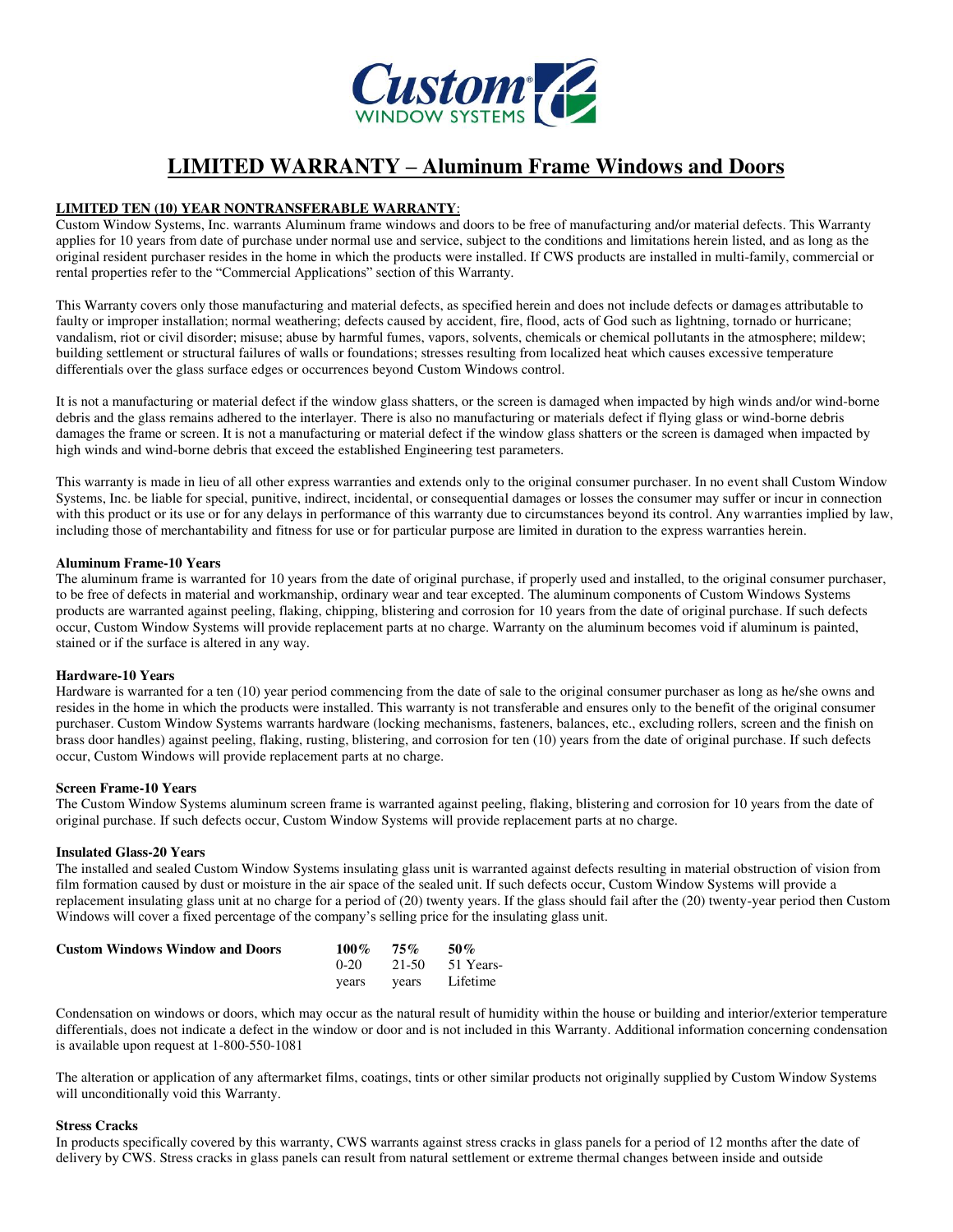

temperatures. Stress cracks are not the result of defects in materials and/or workmanship. In the event of a stress crack during the 12-month warranty period, CWS will ship a replacement panel to the original owner at no cost (installation costs are not covered).

#### **Laminated Glass Unit (Icon Series Only)**

The glass is warranted to be free of defects resulting in material obstruction of vision or delamination for a period of ten (10) years from the date of delivery by CWS.

#### **Claims**

Any claims for defect under this Warranty should be submitted in writing promptly after discovery to the contractor who installed the Custom Window Systems product. The claim must refer to the product order number (located in the head of product) and specify the defect claimed. Allow a reasonable time for inspection.

#### **CUSTOM WINDOW SYSTEMS, INC -ALUMINUM FRAME WINDOWS AND DOORS**

#### **Repair Procedure**

This Warranty is limited to Custom Window Systems, at its option, repairing and/or replacing defective parts (color matching not guaranteed) free of charge to the warranty holder. If, after inspection, it is determined that the claim is valid in accordance with the provisions of this Warranty, Custom Windows agrees, at its option, to repair or replace any defective part or component as warranted above when said defective part or component is returned to Custom Window Systems. Purchaser/property owner shall pay return transportation charges.

#### **Labor**

Labor costs are not included under this Warranty and neither Custom Window Systems nor its distributors will be responsible for any costs incurred in the removal, replacement, installation or reinstallation of the Custom Window Systems product or any part thereof, furnished by Custom Windows under this Warranty.

#### **Warranty Extension**

The original warranty period shall not be extended by any such repair or replacement, but any remaining warranty time period shall continue in effect and be applicable under the terms and conditions of this Warranty to the repaired part of component of the Custom Window Systems product.

#### **Product Changes**

Custom Windows reserves the right to discontinue or change any product it manufactures. If the part or component of the product originally installed is not available and Custom Windows determines to make replacement, Custom Windows shall have the right to substitute such part or component designated by Custom Windows to be of equal quality and price.

#### **Commercial Applications**

If Custom Window Systems products are installed in a building operated as a multi-family dwelling or used for commercial purposes or rental properties such as schools, churches, apartment complexes, government owned structures, office buildings, etc., then this Warranty will be limited to five (5) years on all materials and will not be transferable.

#### **Other Warranty Considerations**

On some installations, caulking is used to seal the frames or trim package against water or air penetration. Caulking is not considered a part of the Custom Window Systems product, and therefore, is not covered under this Warranty. Caulking is normally considered a maintenance responsibility of the homeowner.

This Warranty is valid only if products manufactured by Custom Windows are used, but shall be void if accessory products not manufactured by Custom Windows are installed that cause defects to occur in the Custom Windows products.

**The warranty statements contained in this certificate set forth the only express warranties extended by Custom Window Systems on Aluminum frame products, and the provisions hereof shall constitute the purchaser's exclusive remedy for breach of this Warranty given under this certificate. Custom Windows shall not be liable to property owner for incidental or consequential damages for breach of any written or implied warranty on Custom Window Systems aluminum products.** 

Some states do not allow limitations on how long an implied warranty lasts, or the exclusion or limitations of incidental or consequential damages, so that the above limitation or exclusion may not apply.

This Limited Warranty gives specific legal rights. There may be other rights that may vary from state to state.

## **HOMEOWNER CHECK LIST - HIGH WIND EVENTS**

Homeowners who have Custom Window Systems aluminum frame windows and doors installed in their homes and have experienced windborne debris, should contact their builder or contractor if they have concerns about storm damage to their windows, screens or doors. It is the responsibility of the homeowner to notify and inform the company providing the insurance coverage as to any potential problems that may exist. Although each window and door may appear to be in good working condition, the effects of the previous event(s) may affect the ability of the product to provide subsequent protection against another high-wind event. Please see the Homeowner Checklist below. This list should be used to inspect each window and door following a high-wind event.